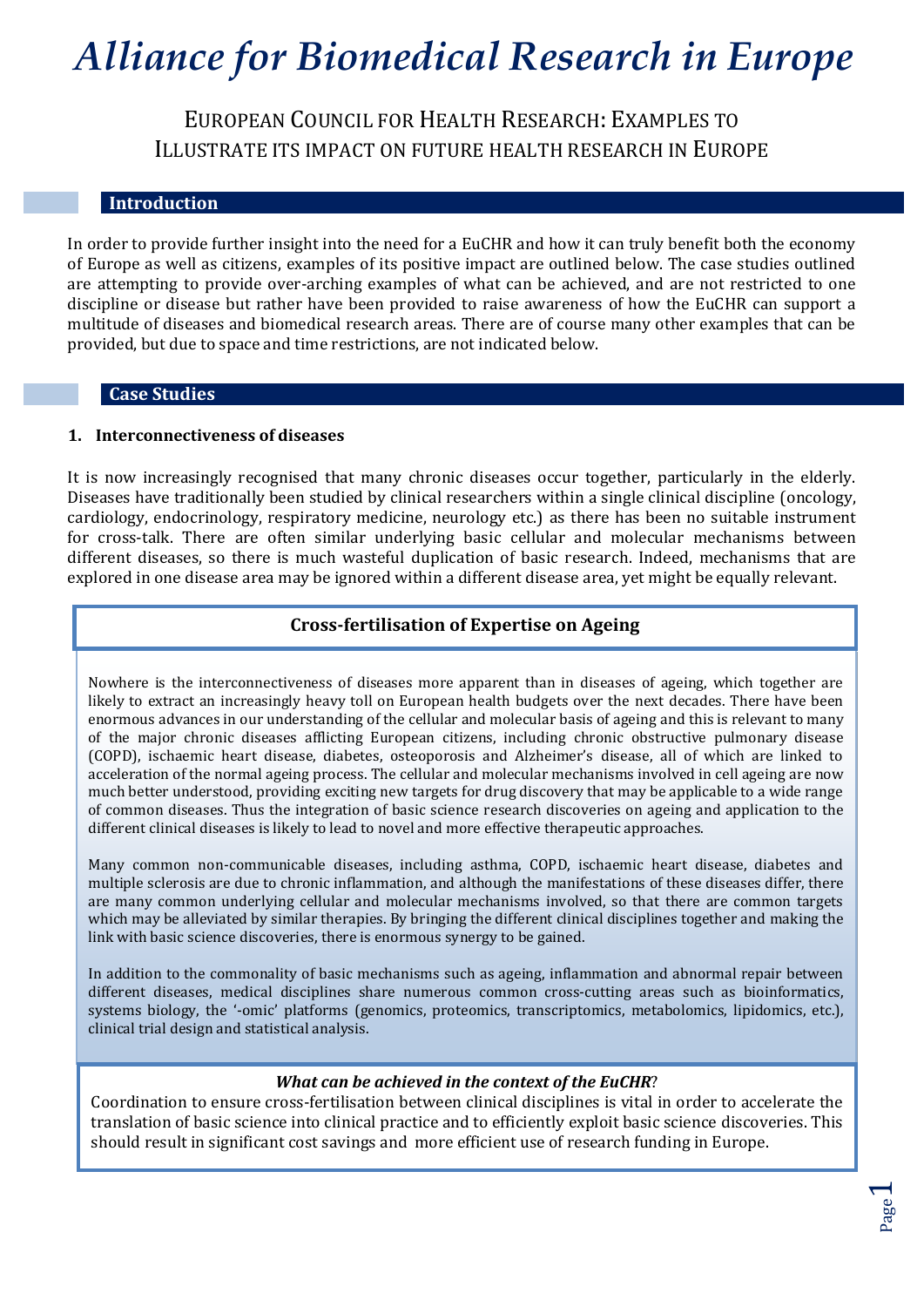## **2. Personalised/ stratified medicine:**

Personalised/ stratified medicine is moving us closer to more precise, predictable and powerful medicine customised for the individual patient. Growing understanding of the role of genetics is allowing the medical community to provide better diagnosis, safer drug prescribing, and more effective treatment in a number of diseases, in particular cancer.

Personalised medicine ensures that patients get the right treatment at the right time with minimum cost and maximum efficacy. To achieve this goal, large-scale research needs to take place, incorporating all the stakeholders involved in the disease continuum, including partnerships between the pharmaceutical industry and academia. Cancer provides a good testing ground for personalised medicine as several targeted therapies are already available or are in the making.

# **Targeted Therapies**

Today's suboptimal development of so-called targeted (personalised) anti-cancer drugs leads to rapidly increasing drug costs in the EU. The example of the drug trastuzumab to treat breast cancer patients illustrates the challenges.

Trastuzumab is the prototype of a successful «targeted drug ». It is an antibody directed at the HER2 receptor, which is expressed at abnormally high levels at the surface of breast cancer cells in approximately one in five women with breast cancer. It can stop these cancer cells from growing or even "kill" them with minimal side effects. When applied early on in the disease, in combination with chemotherapy, it reduces the risk of the disease coming back by half. However, one in two women do not benefit from taking trastuzumab due to the ability of some cancer cells to use alternative survival and growth pathways when exposed to the drug.

Large phase III pivotal randomised trials leading to the approval of new, expensive anticancer drugs are carried out by the pharmaceutical industry, currently with limited influence by the academic community in their design and conduct, and with no financial support from governments. The "HERA" trial for example, which led to the approval of early trastuzumab use in Europe, was no exception to this rule: it arbitrarily selected a one or even two-year duration of trastuzumab administration (with the two-year results still pending) and failed in collecting tumour blocks from a large majority of participating women, making it impossible to identify potential biomarkers of "resistance" to the drug in retrospective studies.

The current situation is illogical: four European trials are now being conducted that are mainly financed by governments to explore shorter treatment duration with trastuzumab (3 to 6 months instead of 1 year). These trials will enrol as many European women (e.g. 13,000) as the number entered in the four large initial pivotal trials (e.g. HERA + 2 American trials, and one additional international trial) which led to the "endorsement" of one year of trastuzumab by the Federal Drug Administration (FDA) and the European Medicines Agency (EMA).

Today's situation in Europe is characterised by high drug costs resulting from an arbitrarily long process of drug administration to patients whose tumours contain the "target", but are not necessarily dependent on that target for survival. A more ideal situation will be to have a strong academia-industry-government partnership in Europe that supervises the launch of the practice-changing trials involving "targeted" drugs. This partnership is essential to "impose" better trial designs (the HERA trial should have included a 3 month treatment arm supported by "governments") and much improved translational research (with collection of all tumour blocks and blood samples for biomarker research using today's powerfully high throughput technologies).

## *What can be achieved in the context of the EuCHR*?

The EuCHR will integrate the input of all the actors in health research (researchers, decision-makers, patient organisations, regulators, industry and funders) and encourage collaborations between academia, the pharmaceutical industry and policymakers in order to ensure that all patients get the best tailored treatment, with significant cost savings. The EuCHR will do so by providing a forum for the support of large, pivotal 'practice-changing' trials.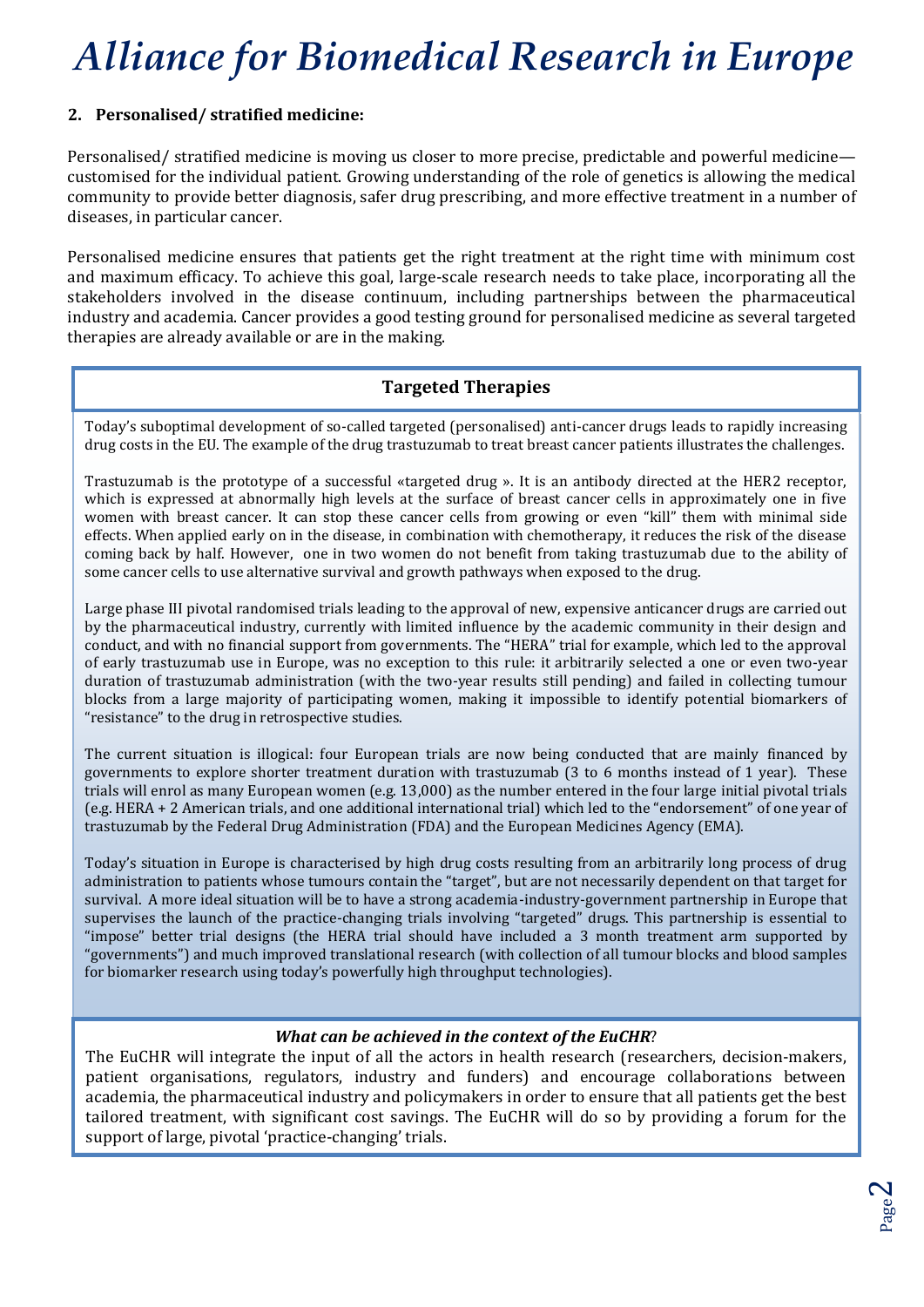## **3. Rare Diseases**

The added-value of pan-European and international co-operation is probably best seen in the area of rare diseases. Due the characteristic nature of diseases that are rare, expert stakeholders need to collaborate across borders in order to acquire the critical mass of resources and expertise and to identify partners.

There are between 6000 and 8000 rare diseases and despite their rarity, such diseases affect 6-8% of the population, representing approximately 30 million EU citizens1. Advances in rare disease research can have positive consequences for medical research in general: indeed, research in this area has already made major contributions to research and treatment discoveries of more common diseases and is at the forefront of innovative therapies and new approaches to medicines, such as personalised medicine.

Thus, a platform for exchange between patients and experts, and fostering collaboration and exchange of best practice between experts of rare and more common diseases would be extremely beneficial.

The importance of providing research opportunities in the field of rare diseases and encouraging cross-talk between biomedical experts can be illustrated using the example of vascular liver diseases.

## **Rare Diseases: An opportunity for understanding and treating common diseases**

A European consortium for the study of rare diseases, specifically vascular liver diseases, was created in 2001. The consortium was successful in obtaining 3-year funding from the 5th Framework Programme (EN-Vie Project, 2002- 2005) allowing for several cohort studies to be conducted. Achievements included demonstrating the role of underlying prothrombotic conditions and suggesting a benefit for anticoagulation. A marked improvement in outcome was shown.

Follow-up to these achievements should have included the development of randomised controlled trials of new anti-coagulant agents on the one hand, and extrapolation of the results to common chronic liver diseases on the other. Unfortunately, this extremely successful consortium had to dismantle due, to a large extent, to a lack of follow-up funding. It has therefore taken 10 additional years to achieve preliminary results suggesting that anticoagulation could actually be of major interest for preventing the complications of other, more common, chronic liver diseases. This could have been achieved within 3 years by a follow-up study of the consortium. Drug companies marketing the new anti-coagulant agents have proved extremely reluctant to support randomised controlled trials with their product. Had an integrated structure been present from the outset, such results and their translation to common diseases, would most likely have been achieved faster.

Recent pilot studies suggest a gain in survival of at least 25% with anticoagulation therapy. If this is confirmed, the demonstration will have been unduly delayed by 15 years.

## *What can be achieved in the context of the EuCHR*?

An integrated structure for evaluating research can identify the necessary strategic support that is needed to further research advances already made and thus shorten the process by approximately 5 to 10 years.

The EuCHR will encourage interaction and cross-talk between all disciplines to ensure that partnerships are fostered and excellent discoveries reach the patient.

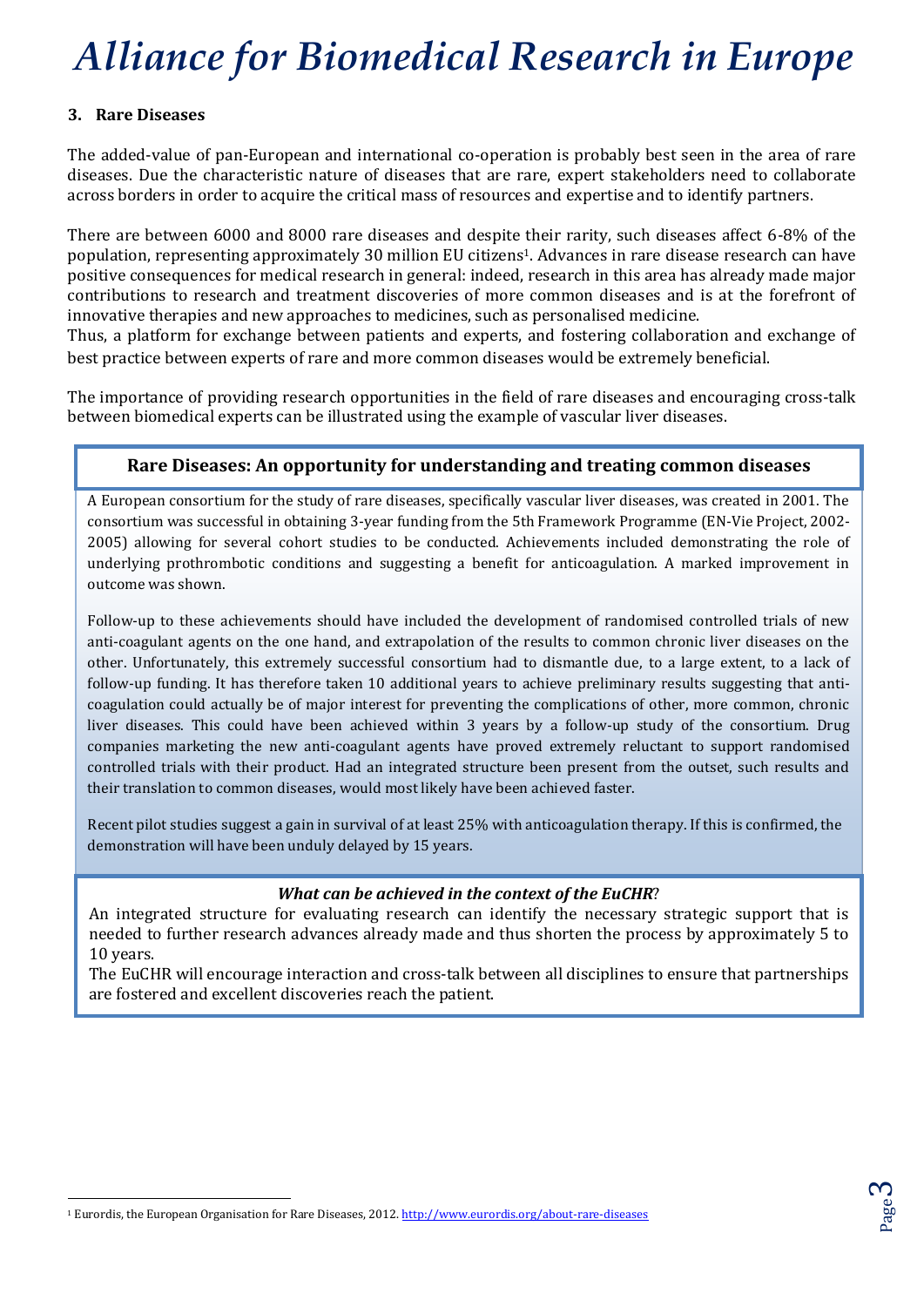### **4. Predictive biomarkers to guide therapy**

Predictive biomarkers, in particular for imaging, are in need of standardisation and validation across the EU. Imaging aims to identify, grade, and map the expression of important biomarkers at a structural and functional level and from a cellular to a macroscopic scale. Personalised and precision medicines are increasingly becoming the target in biomedical research, and the focus of interest in health-care policy. Treatments are tailored to an individual patient's profile. One of the main thrusts of clinical research will be to identify biomarkers able to characterise cellular alterations which will lead to subclinical or manifest disease status and/or to characterise a specific reaction to various therapeutic attempts. Examples of successful imaging biomarkers are treatment of cancer patients and early detection of cardiovascular disease.

### **Tumour Response Evaluation**

Accurate definition of tumour response during the initial phase of treatment is essential for assessing the effectiveness of therapy, for planning further treatment and for predicting patient prognosis. Besides morphologic criteria, the search for specific predictors needs to be addressed. In this sense, there is an increasing interest in quantitative imaging, i.e. imaging biomarkers as objective indicators of the responses to a therapeutic intervention.

These imaging biomarkers are highly advantageous: they are non-invasive, spatially resolved and repeatable and are therefore invaluable for early therapy evaluation in cancer patients. Often, invasive reference examinations, such as a biopsy, can be inconclusive, and are non-representative of the whole tissue. Imaging biomarkers may be helpful in determining disease staging and grading and for assessing tumour response, as localised biological information is crucial.

The validation, standardisation and qualification of these imaging biomarkers will be a huge step in the accurate and fast evaluation of tumour response to therapy in oncologic clinical trials on solid cancers. Innovative approaches aiming to evaluate cellular, vascular and metabolic response rather than mono-or bi-dimensional changes may be more informative and surely require further investigation. Currently, the majority of European trials do not use these biological markers and are therefore lacking due to a non-optimised trial design.

The paradigm shift from research in treatment of established disease to early disease detection and treatment is particularly prominent and necessary in cardiovascular disease. Tools for early disease detection at the transition from reversible to irreversible damage are however still severely lacking, despite a large array of biomarkers under evaluation. Cardiovascular imaging has grown exponentially over the last few years but there is also concern that 'the rapid dissemination of cardiovascular imaging is a prime example of a costly (and potentially harmful) technology that is being enthusiastically embraced without appropriate supporting scientific evidence." (Douglas PS, NHLBI 2009)

A good example of how imaging biomarkers can be developed and implemented is the detection of vulnerable plaques in the coronary or carotid arteries, enabling prevention of (or delaying) acute coronary or carotid syndromes. Imaging needs to address both morphology and function using an integrative modelling to understand the pathophysiological processes and at the same time evaluate general and targeted treatment strategies.

#### *What can be achieved in the context of the EuCHR*?

An important benefit of medical imaging is its non-invasive nature. Moreover, it offers global anatomical coverage and localisation of the disease process, and can provide the relevant biological measurements using imaging biomarkers. The EuCHR will bring together all health stakeholders to ensure these important innovations are realised for the benefit of patients by implementing a coordinated research program across all disciplines.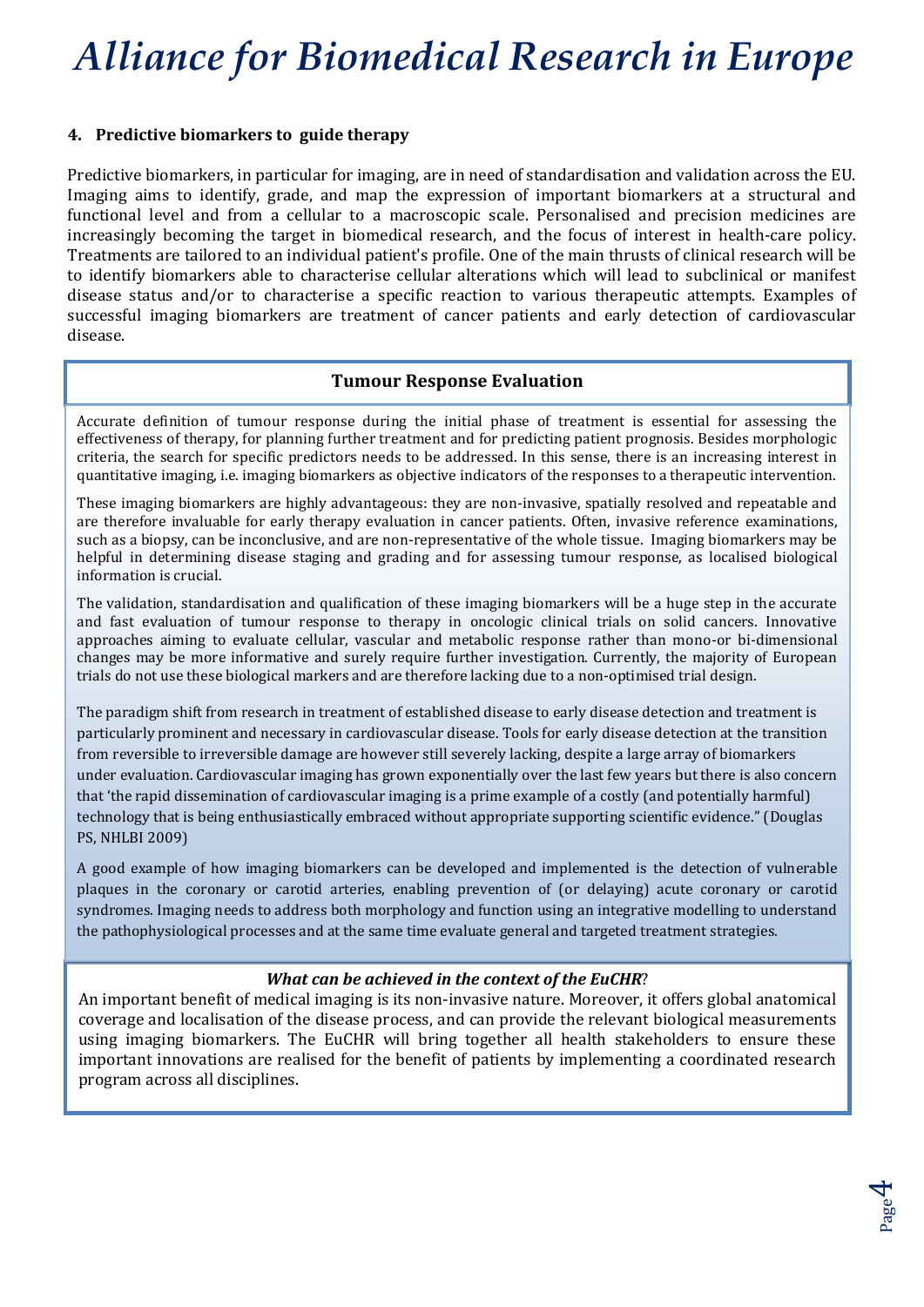### **5. Sustainability of excellent initiatives: crucial large-scale clinical databases**

European health research has limitations compared with our competitors, such as the United States, in that access to large numbers of both patients and healthy volunteers with specific characteristics in single centres is difficult. Clinical research, from small studies to large-scale pharmaceutical trials, or research into health service provision is more complex and less representative than it could be because of the number of countries, languages and organisational cultures.

Thus networking and multinational collaborations are essential. Many networks and study groups have fostered the sharing of research ideas and best practices across Europe and have been successful to an extent, but they are often short-lived and uncoordinated. Sustained support for European clinical research focused on and for the benefit of patients, is required. In the area of diabetes<sup>2</sup> for example, short-term efforts have been made to better coordinate research in this chronic disease.

## **Strengthening European research collaborations to promote innovations and improved care and treatment of patients**

There are increasing numbers of adults and children with diabetes across Europe (and worldwide). With over 30 million people diagnosed with diabetes in the EU 27, annual total (direct + indirect) costs as a result of this chronic disease are estimated to be €300 billion.

Despite guidelines and consensus statements related to approaches, targets and therapies, across Europe there remains huge variation in the quantity and quality of diabetes-related clinical research and healthcare. This variability in research activity and ultimately in patient care and our population's health, is a consequence of many factors including the lack of structured networks of interested parties with commonly agreed goals.

The EU-funded Seventh Framework Programme (FP7) project DIAMAP, charted road maps for successful innovation strategies to tackle the growing problem of diabetes, and repeatedly mentioned as roadblocks the need for registries of diabetes patients, networks of specialist researchers, access to biobanks and human biological material, and the need for more standardised evidence-based treatment guidelines. This project, while important, was only a first step and sustainable efforts need to be made to move forward and promote a healthier population in Europe.

Diabetes illustrates the need for a European Platform for Clinical Research. Such an initiative could, for example, support the provision of a centralised infrastructure to ensure quality assurance and educational back-up for diabetes research, and facilitate access to data and biological samples by providing a uniformly agreed and ethically approved infrastructure to permit sample and data-sharing.

Moreover, investment by and participation of industry and SMEs should encouraged, and access to large numbers of research subjects and scientists from sub-specialties facilitated. Processes for dissemination of research findings should be streamlined through a dedicated communication channel.

## *What can be achieved in the context of the EuCHR*?

The  $Ev(TD \text{ will identify research of results and amounts to the neutrality of the probability computation.}$ The EuCHR will identify research strengths and opportunities to be integrated into cohesive, competitive and sustainable clinical research structures which will facilitate and promote collaboration between academia, patient organisations, the pharmaceutical and biomedical industry, and policymakers. The EuHCR will facilitate and support cross-disciplinary efforts with research in ICT to develop and support large-scale databases in Europe

 $\overline{a}$ 

<sup>2</sup> Data on diabetes expenditure in the EU-27 indicated in this case study on is extrapolated from 'Diabetes expenditure, burden of disease and management in 5 EU countries', London School of Economics, 2012. <http://www2.lse.ac.uk/LSEHealthAndSocialCare/research/LSEHealth/MTRG/LSEDiabetesReport26Jan2012.pdf>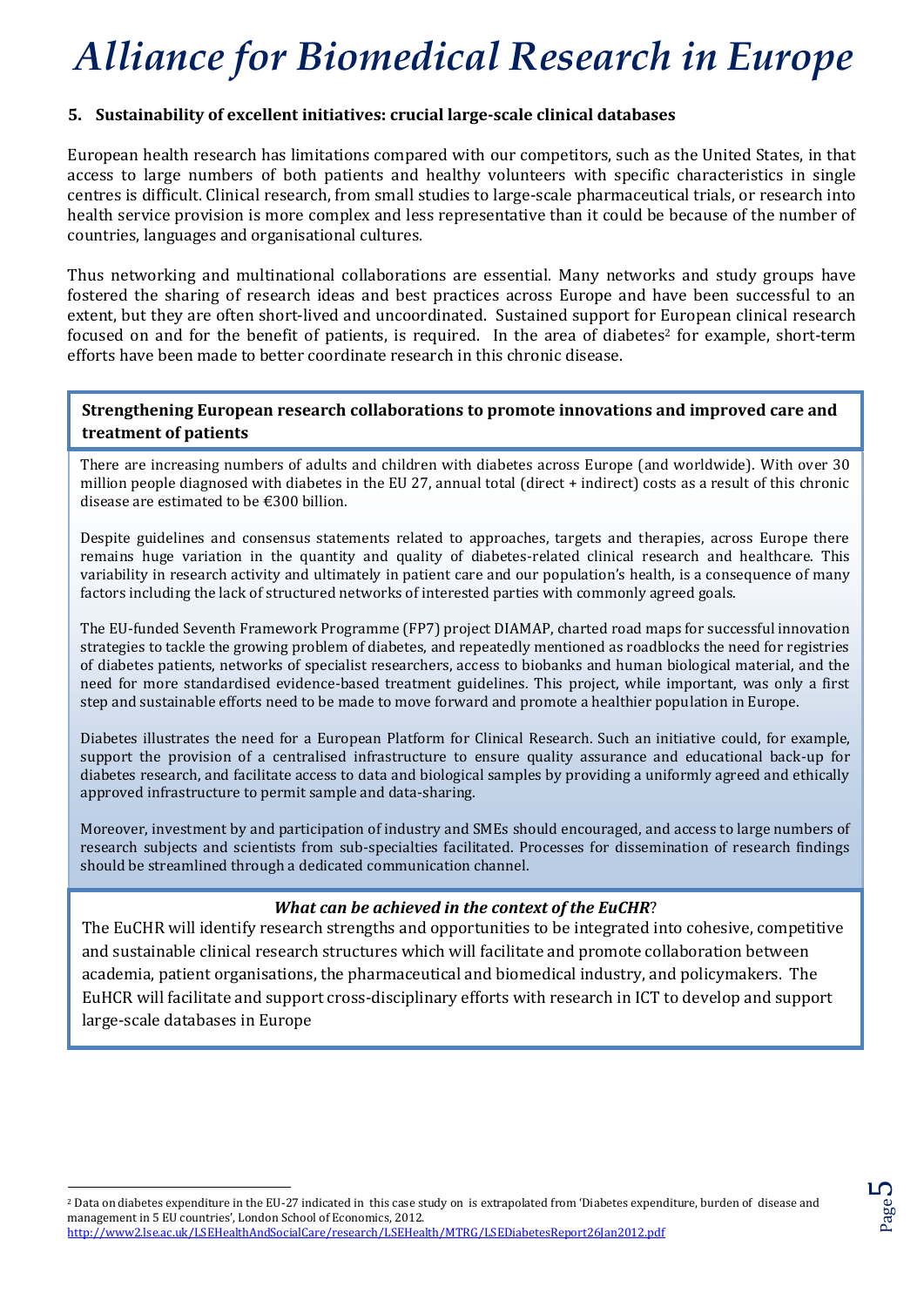### **6. The translational research gap in chronic diseases**

Chronic, non-communicable diseases are a challenge of epidemic proportions. In the current financial turmoil, many European countries have adopted drastic measures that have seriously affected access to care for chronic non-communicable disease patients. Yet, the economic crisis should be used as an opportunity to promote a healthier Europe and explore new and innovative ways of tackling chronic diseases. Chronic Obstructive Pulmonary Disease (COPD) is an example of a chronic disease that needs better pan-European research efforts.

### **Creating synergy to stimulate innovation**

There is a global epidemic of COPD which has now become one of the most prevalent diseases in Europe, with over 10% of men and women affected. Recent surveys have suggested a life-time prevalence of over 25%, as survival from other diseases has improved. COPD is associated with progressive airway obstruction, leading to increasing symptoms of breathlessness and reduced physical activity, which together have a major negative impact on quality of life. COPD is also characterised by acute exacerbations, usually triggered by viral or bacterial infections, which have now become one of the most frequent causes of emergency hospital admission.

Once patients have been admitted to hospital with an acute exacerbation, their long-term prognosis is worse than that for many common cancers. COPD has a high mortality in Europe (an estimated 300,000 deaths in Europe each year) and is the only common cause of death that has increased markedly over the last three decades. The high prevalence and morbidity of COPD results in high direct and indirect medical costs, with millions of working days lost each year across Europe. Despite all these concerns COPD has been relatively neglected. This may be due to the fact that it is linked to smoking, although even quitting smoking has little impact once the disease is established. Furthermore, it is now increasingly recognised that COPD also occurs in non-smokers, although this form of the disease is poorly understood. COPD is a disease of poverty and has the largest social gradient between rich and poor of any known disease.

It is now recognised that many other diseases occur together with COPD and these co-morbidities have a deleterious impact on the long-term prognosis of the disease and enormously complicate its management. The commonest cause of death amongst COPD patients is cardiovascular disease, including ischaemic heart disease and cardiac failure. Metabolic diseases, such as diabetes, metabolic syndrome, osteoporosis and renal disease, are far more common in COPD patients than in smokers who do not have airway obstruction. Some of these comorbid diseases may be worsened by systemic inflammation, due to overspill of inflammatory mediators from the lung. The second most common cause of death in COPD patients is lung cancer and the prevalence of lung cancer is up to 6-fold higher in COPD patients than in normal smokers. The high prevalence of comorbidities associated with COPD means that more interaction between physicians of different disciplines is needed.

There are no effective therapies for COPD that slow its progression or reduce mortality. We also have no effective therapies to treat exacerbations. This very likely reflects the fact that we have no effective and safe antiinflammatory therapies, as the inflammation of COPD fails to respond to corticosteroids that are so effective in many other inflammatory diseases, such as asthma. All of this demands a greater investment in translational research to bridge the gap between clinical studies and basic science. Understanding and addressing the issue of co-morbidities requires a multi-disciplinary approach and collaboration with specialists across different disease areas.

#### *What can be achieved in the context of the EuCHR*?

The EuCHR would have the capacity to introduce an interdisciplinary approach to studying comorbidities, in the case of COPD involving cardiologists, endocrinologists, oncologists and others as appropriate, working together to exploit discoveries in basic research to develop personalised medicines relevant to patients with different co-morbidities.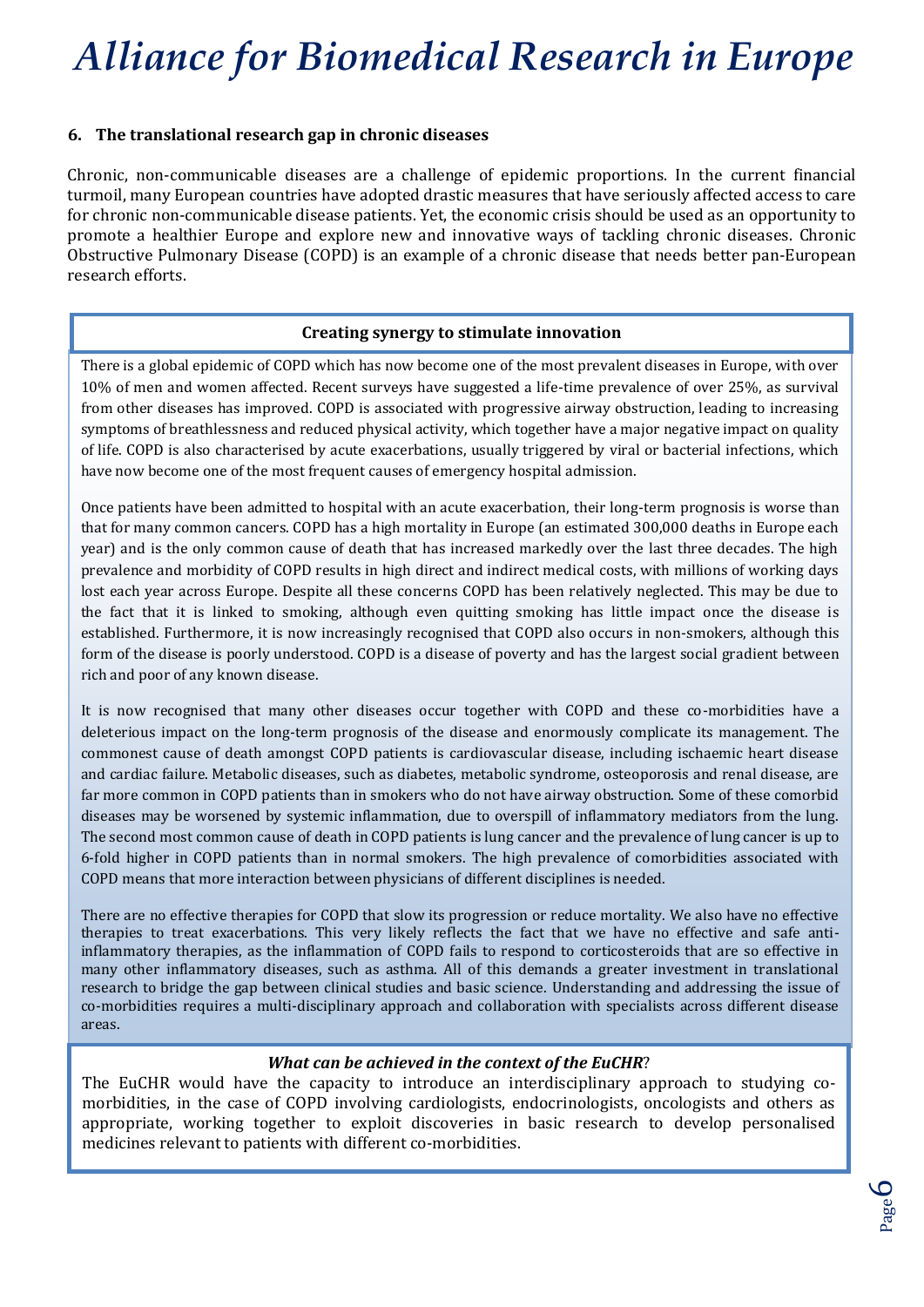### **7. Cross-fertilisation of expertise with non-biomedical fields**

Europe needs to foster a pioneering culture, where curiosity-driven research thrives and traditional research boundaries are blurred. Experts in health research should seek new partners in typically nonhealth sectors, such as ICT, nano-technology and engineering. Moreover, opportunities for partnership in non-medical life sciences with scientists working in animal and plant health should be promoted.

Several modern emerging diseases and epidemics originated from animals. To date, however, the biomedical community in Europe has not succeeded in creating major research collaborations with the veterinary disciplines. The concept of a 'One Health' programme could encourage cross-talk and translational research programmes with experts from human, animal, environmental and plant health in order to accelerate discoveries in this field, as well as ICT, nano-technology and engineering, amongst others.

### **A 'One Health' Programme**

A scientific assessment should be carried out at EU level on the state-of-play of current and possibly future infectious human-animal diseases by assembling the best experts from the biomedical and veterinary fields. The H1N1 and H5N1 viruses, for example, are similar diseases and further research is needed to better understand the spreading of the disease (especially cross-border transfer of the disease) as well as to improve treatments and efficiently manage the diseases at national level.

Moreover, further investigation needs to take place on reactions to epidemic diseases originating in animals, and public health responses to treatments, dosage and vaccinations for the population.

A more strategic harmonisation of managing and communicating such epidemics to the public should be examined. This is especially important in the EU where the movement of people, goods and services is encouraged. A strategy for the management of transportation of patients as well as contaminated materials also needs to be discussed amongst all disciplines.

#### *What can be achieved in the context of the EuCHR*?

The EuCHR could create the environment for cross-talk and networking between human, animal and plant health specialists and create a strategy for 'One Health' research opportunities. Such a platform can help put into action a comprehensive approach to 'crisis management' in the EU.